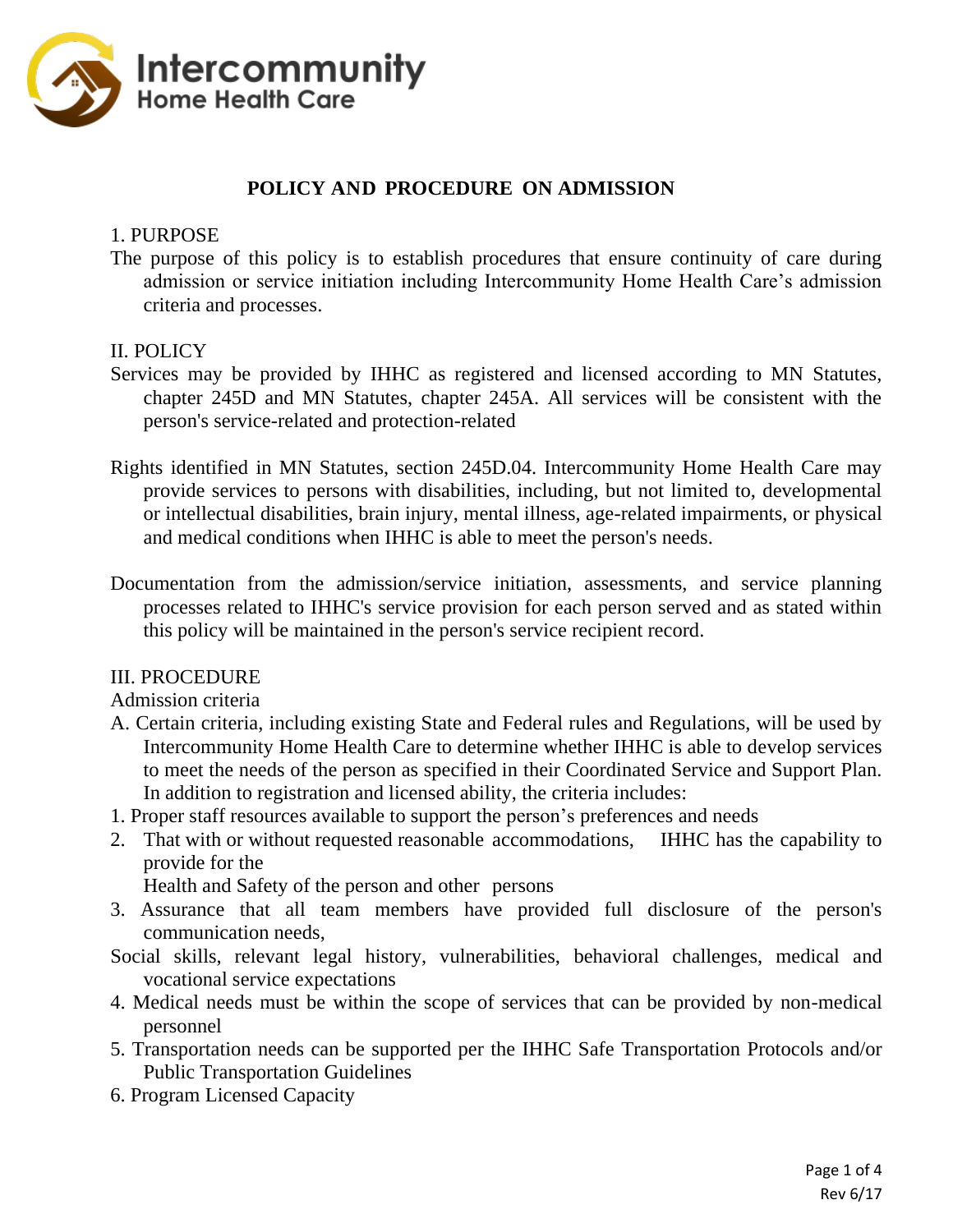

- B. When a person and/or legal representative requests services from IHHC, a refusal to admit the person must be based upon an evaluation of the person's assessed needs and IHHC's lack of capacity to meet the needs of the person.
- C. Intercommunity Home Health Care will not refuse to admit a person solely upon the basis of:
- 1. Disability.
- 2. Orthopaedic or neurological handicaps.
- 3. Sight or hearing impairments.
- 4. Lack of communication skills.
- 5. Physical disabilities.
- 6. Toilet habits.
- 7. Behavioural disorders.
- 8. Past failures to make progress.
- D. Documentation regarding the basis for the refusal will be completed using the Admission Refusal Notice and must be provided to the person and/or legal representative and case manager upon request. In conjunction with an Admissions Review Team, this documentation will be completed and maintained by the Designated Manager or designee.

Admission process and requirements

- A. In the event of an emergency service initiation, IHHC must ensure that staff training on individual service recipient needs occurs within 72 hours of the direct support staff first having unsupervised contact with the person served. IHHC must document the reason for the unplanned or emergency service initiation and maintain the documentation in the person's service recipient record.
- B. Prior to or upon the initiation of services, the Designated Coordinator and/or Designated Manager will develop, document, and implement the Individual Abuse Prevention Plan according to MN Statutes, section 245A.65, subdivision 2.
- C. The Designated Coordinator and/or Designated Manager will ensure that during the admission process the following will occur:
- 1. Each person to be served and/or legal representative is provided with the written list of the Rights of Persons Served that identifies the service recipient's rights according to MN Statutes, section 245D.04, subdivisions 2 and 3.
- a. An explanation will be provided on the day of service initiation or within five (5) working days of service initiation and annually thereafter.
- b. Reasonable accommodations will be made, when necessary, to provide this information in other formats or languages to facilitate understanding of the rights by the person and/or legal representative.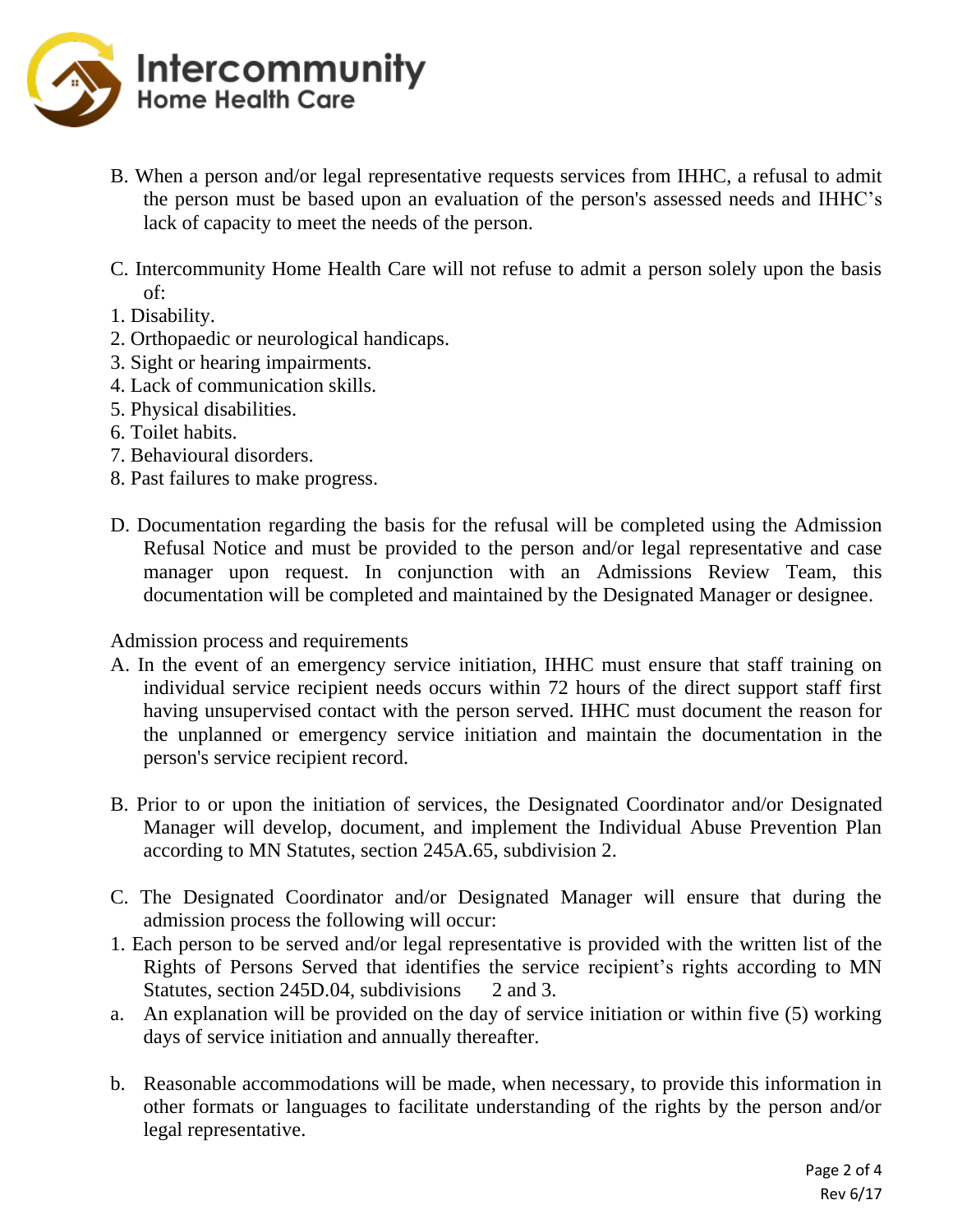

2. Overview of the IHHC's Program Abuse Prevention Plan will occur within 24 hours of service

Admission, or for those persons who would benefit more from a later orientation, the orientation may take place within 72 hours.

3. An overview of Policies and Procedures will be given to the person and/or legal representative along with the IHHC Handbook. The IHHC Policies are available on the Website

(www. intercommunityhhc.com),

And copies can be requested.

- 1. Policy and Procedure on Grievances
- 2. Policy and Procedure on Temporary Service Suspension
- 3. Policy and Procedure 011 Service Termination
- 4. Policy and Procedure 011 Data Privacy
- 5. Policy and Procedure on Emergency Use of Manual Restraint
- 6. Policy and Procedure on Reporting and Reviewing of Maltreatment of Vulnerable Adults
- 7. Policy and Procedure on Reporting and Reviewing of Maltreatment of Minors
- D. Also during the admission meeting, the support team or expanded support team will discuss:
- 1. IHHC's responsibilities regarding health service needs and the procedures related to meeting those needs as assigned in the Coordinated Service and Support Plan and/or Coordinated Service and Support Plan Addendum.
- 2. The desired frequency of progress reports and progress review meetings, at a minimum of annually.
- 3. The initial financial authorization and the Designated Coordinator and/or Designated Manager will survey, document, and implement the preferences of the person served and/or legal representative and case manager for the frequency of receiving statements that itemizes receipt and disbursements of funds or other property. Changes will be documented and implemented when requested.
- E. If person's licensed health care professional or mental health professional has determined that a manual restraint would be medically or psychologically Contraindicated, IHHC will not use a manual restraint to eliminate the immediate risk of harm and effectively achieve safety. This statement of whether or not a manual restraint would be medically or psychologically contraindicated will be completed as part of service initiation planning.

Admission process follow up and timelines

- A. The Designated Coordinator and/or Designated Manager or designee shall confirm that funding for IHHC Services has been established and documented prior to Service Initiation.
- B. The Designated Coordinator and/or Designated Manager or designee will ensure that the person's other providers, medical and mental health care professionals, and vendors are notified of the change in address and phone number.